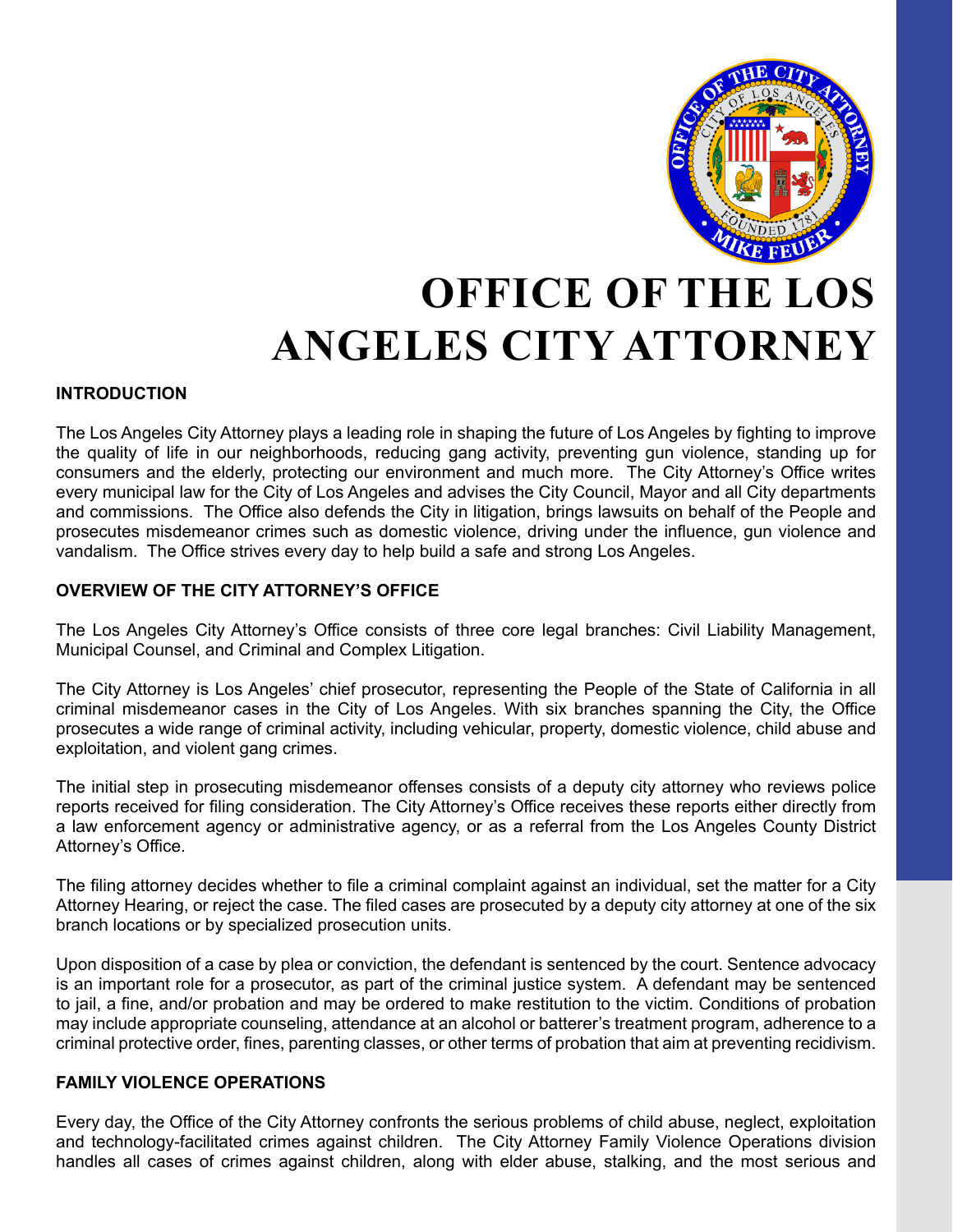

difficult domestic violence cases handled by the Office. Efforts are multi-faceted, including specialized vertical prosecution, multi-agency state and federal task force participation, victim support services, legislative initiatives, law enforcement training, and community outreach as described below.

## **CHILD ABUSE PROSECUTION SECTION**

The City Attorney's Office handles physical and sexual child abuse and neglect matters primarily through its specialized Child Abuse Prosecution Section, in which experienced prosecutors vertically prosecute all cases of violence against children. Each individual case is assigned, from the outset, to a team comprised of a prosecutor, victim advocate, and an investigator. Skilled and dedicated victim advocates work with prosecutors to provide support to child victims, witnesses, and their families. Their combined efforts ensure better conviction rates and stricter sentencing, while providing needed resources and aid to victims of child abuse.

The efforts of the Office go beyond prosecution. The Office of the City Attorney advocates for additional support, including financial assistance for child victims and witnesses, through the Los Angeles City Attorney Victim Assistance Program.

#### **CHILDREN EXPOSED TO VIOLENCE INITIATIVE**

The City Attorney launched an important initiative to address the issue of children in our community who are exposed to community and domestic violence. "Through Their Eyes" is a comprehensive initiative, aimed at assuring that the professionals of the criminal justice system are trauma-informed, and thus better able to recognize and properly address children who are exposed to trauma as a result of their exposure to violence.

Law enforcement and prosecutors have frequent encounters with traumatized children. Many of these children encounter the criminal justice system as direct victims or witnesses to violence, and some as perpetrators. It's important that law enforcement and the criminal justice system recognize these children as survivors of trauma, in order to intervene and reduce the potential negative impact (re-traumatization) of the system on them.

We have conducted a series of ongoing trainings to help staff understand the effect of exposure to violence and the impact of violence on child victims and witnesses.

This helps to achieve the goal of a systemic change and ensure that all members of the criminal justice system, including law enforcement officers, social workers, prosecutors and relevant staff, work in a trauma informed manner.

#### **CHILDREN EXPOSED TO GUN VIOLENCE The REACH Team™**

In the Fall of 2018 and through all of 2019, the City Attorney launched the Children Exposed to Gun Violence (CEGV™) in the community of Watts, in South Los Angeles. In partnership with the Los Angeles Police Department and the non-profit Children's Institute, we put together a crisis response team called the REACH Team™, aimed to ensure children and families exposed to gun violence receive appropriate and timely crisis intervention and support services through Children's Institute and partner organizations. As a part of the program, the L.A. City Attorney's Office and Children's Institute will regularly conduct community outreach within Watts schools, housing developments, community organizations and nonprofits. Children and families in Watts who have been exposed to gun violence in the past can also reach out for support.

The REACH Team also provides care packages, and trauma therapy for up to six sessions. Children who need long term services are referred in house to Children's Institute. The families are also assisted with other needs through resources and referrals. In 2020, CEGV™ expanded to all of Southeast Division of LAPD.

### **PARTNERSHIP WITH STUART HOUSE – CHILD SEXUAL ABUSE CASES**

The City Attorney's Office partners with the UCLA Rape Treatment Center and Stuart House on child sexual abuse cases. Stuart House is a nationally recognized multi-disciplinary center that was created to address the needs of children who have been sexually abused. Its purpose is to serve as a onestop location for child sexual assault victims, from their initial interview with law enforcement and prosecutors, to comprehensive treatment, including long term therapy services. Stuart House is a warm, child and family-friendly environment intended to make victims and their families as comfortable as possible throughout the process. Victims are interviewed by a social worker, who asks questions in a non-leading way, to allow the child to disclose as much detail about the abuse as possible. The child is provided an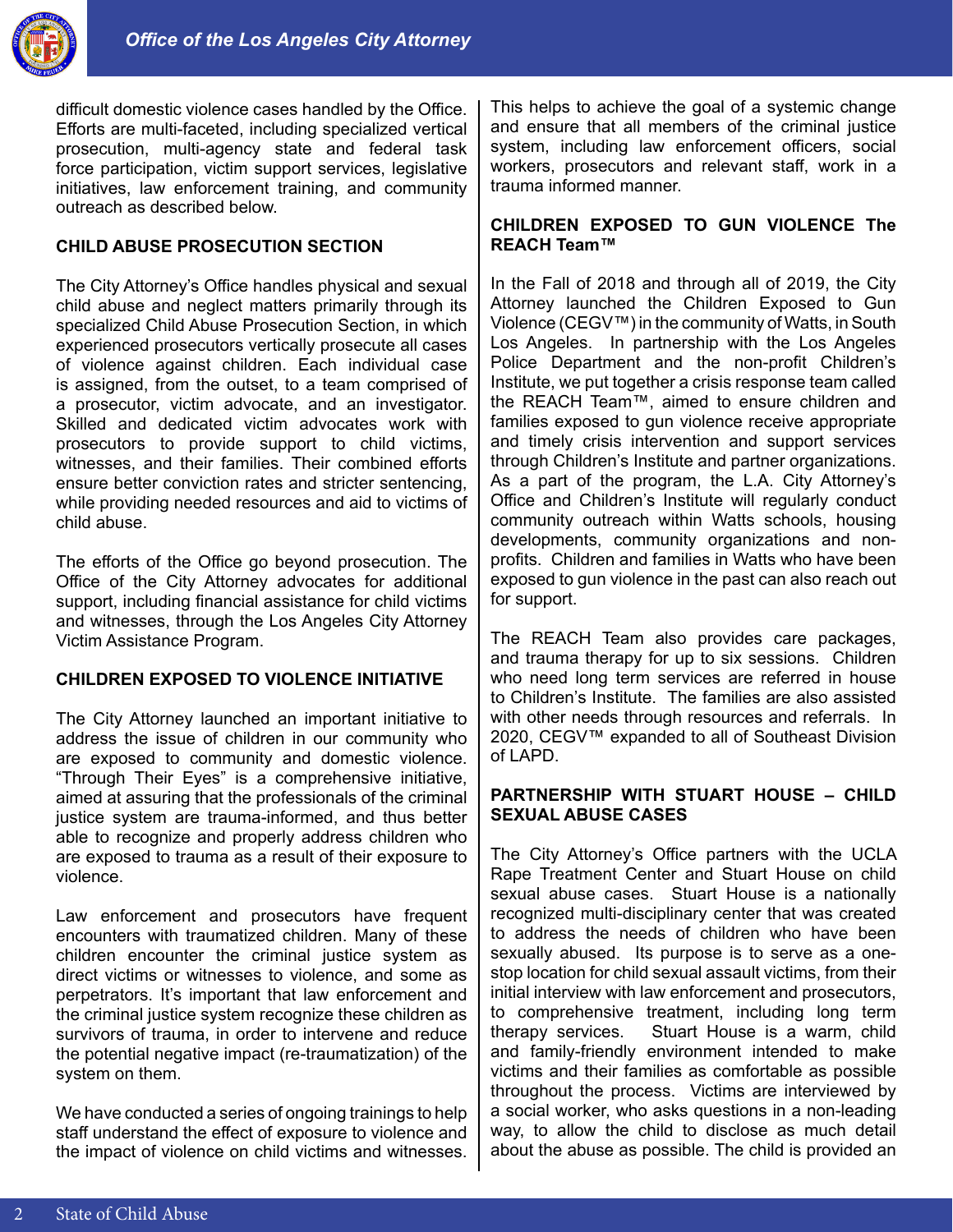

acute or non-acute medical exam if necessary at the nearby Rape Treatment Center. Every child, whether a criminal case is filed or not, is given the opportunity to receive cost-free counseling by therapists who are experts in treating child sexual abuse.

Currently, the Los Angeles Police Department has eight full-time detectives housed and working on cases at Stuart House. The District Attorney has five full-time prosecutors assigned to handle felony child sexual abuse cases at Stuart House, and the City Attorney's Office has two prosecutors working full-time with Stuart House to handle misdemeanor child sexual abuse cases. In addition, DCFS currently has two full-time social workers assigned to handle the child protection aspect of the cases. Trained advocates from Stuart House work with the victims and their families to help them through the court process. They have a small mock courtroom to help kids know what to expect when they go to court.

#### **THE NEIGHBORHOOD SCHOOL SAFETY PROGRAM**

The Neighborhood School Safety Program (NSSP) is a comprehensive crime reduction strategy that promotes a safe environment in neighborhoods surrounding schools and in the routes students travel to and from school. The program centers around addressing environmental concerns, collaborating with the participating school principals and parents to address safety concerns, and implementing innovative approaches to deter quality of life crimes occurring in the community that impact the schools' safety. During the 2019 school year, 53 cases were prosecuted involving crimes that impacted student safety, and a total of 54 schools were added to the Program.

### **TEEN COURT**

As part of the City Attorney's Office Neighborhood Prosecutor Program, locally assigned prosecutors work closely with LAUSD personnel, Los Angeles County Juvenile Probation officers, and the Los Angeles County Superior Court to handle actual juvenile criminal offenses in a courtroom setting as an alternative to juveniles appearing in delinquency juvenile court. Once a juvenile agrees to have his case heard before the Teen Court, a sitting Los Angeles Superior Court judge presides over the proceedings. The juvenile must bring a parent or guardian to the proceedings, which are held at a school site other than the juvenile's home school. The students participating in Teen Court act as jurors on the case and are allowed to ask questions of the defendant and his guardian.

After the case is presented by both sides, the students deliberate, under the guidance of the neighborhood prosecutor or another volunteer attorney, as to the guilt or innocence of the juvenile and what sentence they think she/he should receive. If the judge agrees with the "jury," the youth is sentenced to the Teen Court's recommendations and must adhere to the terms and conditions or face a violation of his Teen Court probationary conditions.

Teen Court is located at many high schools, but originated at Dorsey High School with Los Angeles County Superior Court Presiding Judge David Wesley, who is committed to keeping youth out of the court system. This program is beneficial, because it allows the juvenile justice system to focus its resources on higher risk offenders and educates the public on how the court operates.

### **TRUANCY PREVENTION PROGRAM**

In 2002, the Office of the Los Angeles City Attorney created the Truancy Prevention Program to address the problems of truant students. Through letters, brochures, presentations and hearings, the program teaches parents of their legal responsibility to ensure that their children attend school.

Truancy Prevention staff also support the efforts of the Los Angeles Unified School District at School Attendance Review Teams (SART) and School Attendance Review Boards (SARB). Similarly, Truancy Prevention staff work with the Los Angeles Police Department and Los Angeles School Police Department to conduct community outreach forums and individual family outreach.

Since its inception, the Truancy Prevention Program (TPP) has educated over 349,601 families about the importance of attending school and the legal consequences for parents for failing to send their child to school. The program's letters have directed 51,888 families to attend truancy prevention presentations. Approximately 5,877 families were referred for further City Attorney intervention, including one-on-one meetings. TPP Staff have also served as panelists at approximately 1,123 SARB hearings. To date, 144 parents have been prosecuted under the Education and Penal Codes. If parents are prosecuted, they can have their case dismissed by ensuring their child's attendance.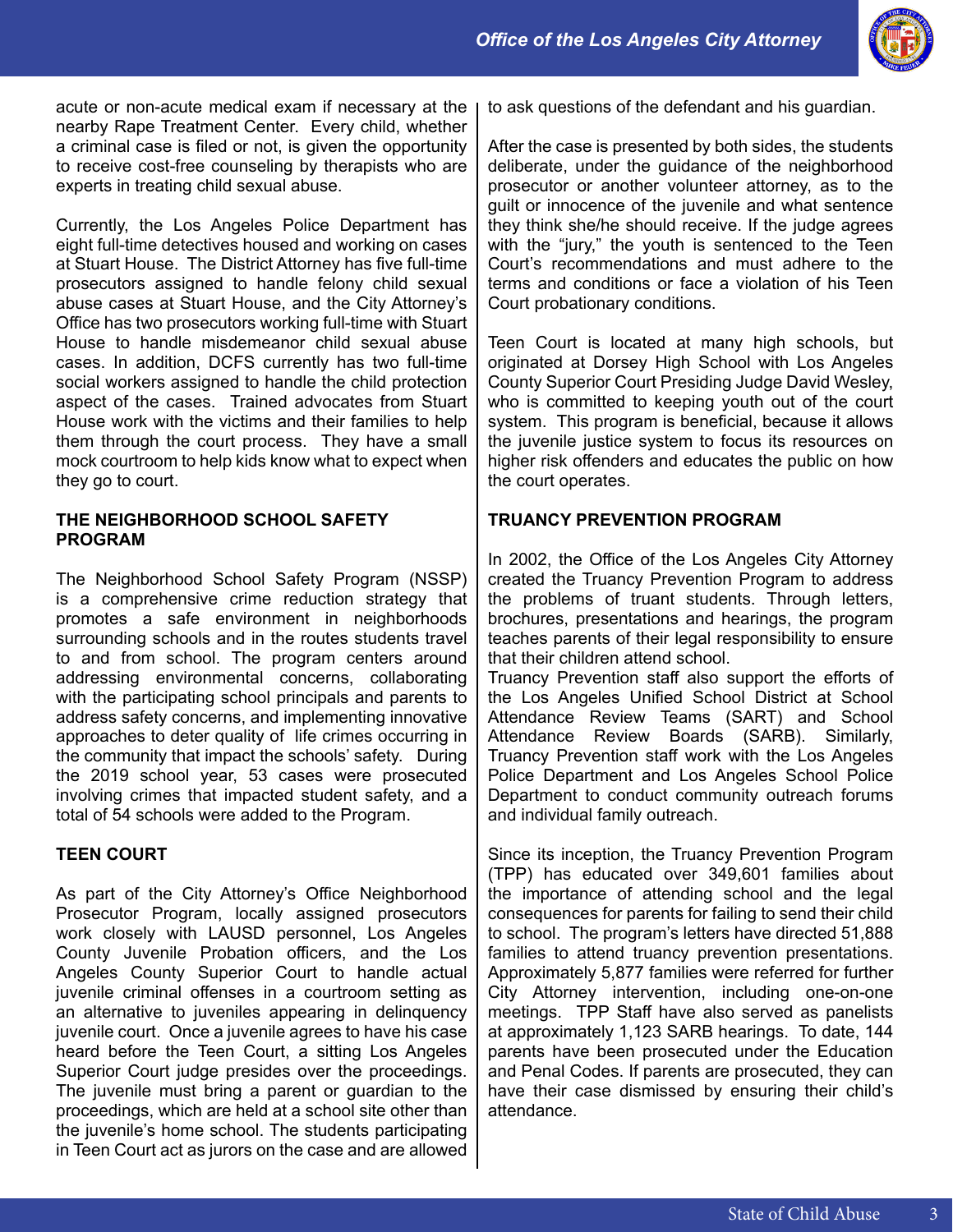

During the 2018-2019 school year, TPP implemented truancy prevention efforts at the following schools:

### **North Hollywood Division:**

James Madison Middle School Sun Valley Magnet School

**Van Nuys Division** Robert Fulton College Preparatory School Sylvan Park Elementary School

**Foothill Division:**  Arminta Street Elementary School Pacoima Middle School Richard E. Byrd Middle School Haddon Avenue Elementary School

**Mission Division:**  Francisco Sepulveda Middle School

**West Valley Division:** James A. Mulholland Middle School Bassett Street Elementary School

**Newton Division:** Estrella Elementary School Forty-Ninth Street Elementary School

**Topanga Division:** John A. Sutter Middle School Stanley Mosk Elementary School

**Harbor Division:** Richard Henry Dana Middle School

### **Hollenbeck Division:**

Griffith STEAM Magnet Middle School Sheridan Street Elementary School Second Street Elementary School Robert L. Stevenson Preparatory School Breed Street Elementary School Christopher Dena Elementary School Malabar Street Elementary School

### **Southeast Division:**

96th Street Elementary School Bret Hart Preparatory Middle School Mervyn Dymally High School 109th Street Elementary School Grape Street Elementary School

#### **Southwest Division:**

Angeles Mesa Elementary School Audubon Middle School James A. Foshay Learning Center (K-12) John Muir Middle School Middle School Thomas Bradley Global Awareness Magnet School Twenty-Fourth Street Elementary School

#### **77th Division:**

La Salle Elementary School Normandie Avenue Elementary School Horace Mann-UCLA Community School- Middle **School** 

### **Rampart Division:**

John Liechty Middle School

### **Olympic Division:**

Berendo Middle School Magnolia Avenue Elementary School

The goal of TPP is to keep children in school, not to prosecute parents. Prosecution will be a tool of last resort, when efforts to educate and assist the family have failed.

# **GANG AND GUN PROSECUTION SECTION**

The Gang and Gun Prosecution Section (GGPS) is responsible for the city-wide prosecution of gang and gun crimes. The Section is responsible for the vertical prosecution, from filing to appeal, of firearm-related crimes, including possession of loaded and concealed firearms by prohibited persons, brandishing, assault and discharge, assault weapons, gun storage violations, and transactional crimes involving a firearm. The Section also vertically prosecutes gang-related misdemeanor crimes, as well as graffiti and vandalism crimes. In addition, the GGPS works in partnership with multi-agency law enforcement teams, such as the CLEAR (Community Law Enforcement and Recovery) program. GGPS also administers the Gang Alternative Sentencing and Removal Petition Programs, as well as supports the Gun Violence Prevention Coordinator.

# **HEARING PROGRAM**

The Los Angeles City Attorney's Hearing Program offers an innovative approach to handling matters in which a crime has occurred, but criminal prosecution may not be the best way to address the problem. In some minor child abuse and neglect matters, cases are assigned to hearing officers who review the facts. They educate participants as to what constitutes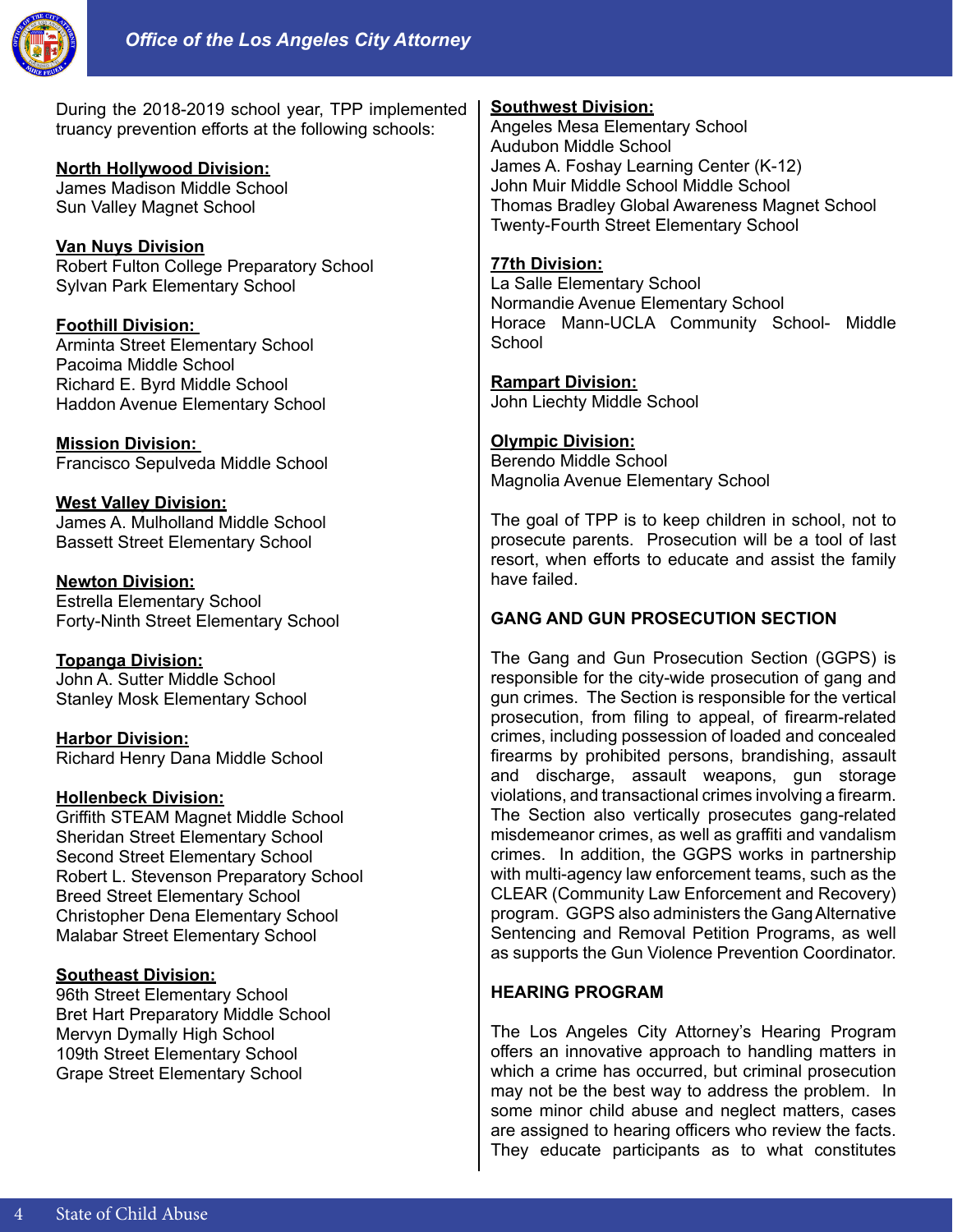

child abuse, admonish respondents about the consequences of their behavior, and make referrals to a variety of services, including parenting classes, drug and alcohol treatment programs, and anger management programs. The intervention of hearing officers in these matters may prevent subsequent offenses against children.

In 2019, there were 367 child abuse, neglect, sexual abuse and exploitation matters referred to the City Attorney's Office Hearing Program, after review by an attorney for filing consideration.

#### **VICTIM ASSISTANCE PROGRAM**

The Los Angeles City Attorney's Victim Assistance Program is a State grant-funded program that assists victims of crime by providing state mandated services pursuant to Penal Code section 13835.5. These services include crisis intervention, court support, resource referrals and assistance to victims in filing State of California Victims of Crime Compensation Applications. The program is funded by the State of California Restitution Fund, which is financed from fines and penalty assessments imposed on convicted criminals.

There are 19 Victim Service Coordinators located in branch offices throughout the City of Los Angeles, 17 of which are located directly in Los Angeles Police Department Divisions.

In 2019, the Los Angeles City Attorney's Office Victim Assistance Program assisted 18,685 new victims of crime and assisted in the collection of \$4,266,716.63 in medical and wage losses, mental health counseling expenses, and funeral/burial expenses, relocation, home security, support loss, home modification, dental and crime scene clean-up.

The program assists victims of all types of crime, including: robbery, assault, drunk driving, hit and run, sexual assault, domestic violence, child physical and sexual abuse, elder abuse, hate crimes, and aggravated assault. Additionally, the program assists family members of homicide victims.

In 2019, there were 18,685 new victims referred to the program. Of the 18,685 new victims, there were 1,704 new victims of child sexual and physical abuse.

#### **STATISTICS**

In 2019, this Office reviewed a total of 74,600 matters and filed 33,232 cases. Of all reviewed cases, 1,622 involved ICAN-related matters. Of the reviewed cases, 479 were filed. As a result of this continued commitment and dedication, Los Angeles is a safer place for children and families to live, work, and go to school.

#### **BREAKDOWN OF ICAN-RELATED CHARGES**

The following information provides a breakdown of ICAN-related charges and data involving child abuse prosecutions by the Office of the Los Angeles City Attorney.

## **SEXUAL ABUSE AND EXPLOITATION**

In 2019, the Office reviewed 267 child sexual abuse and exploitation investigations regarding violations of the following California Penal Code

| Code<br><b>Section</b> | Description                                                                                                                                                |
|------------------------|------------------------------------------------------------------------------------------------------------------------------------------------------------|
| 261.5(a)               | Unlawful sexual intercourse with a<br>minor, who is a under the age of 18<br>years                                                                         |
| $261.5(b-d)$           | Engages in an act of unlawful sexual<br>intercourse with a minor, who is not<br>more than three years older or three<br>years younger than the perpetrator |
| 288a(b)(1)             | Oral Copulation with a Person Under 18                                                                                                                     |
| 288(c)1                | Lewd Acts with a Child Under 15/10<br>Year Age Difference                                                                                                  |
| 288.2(a)(1)            | Sending harmful matter to a minor                                                                                                                          |
| 288.2(a)(2)            | Sending harmful matter to a minor<br>(non-sexual)                                                                                                          |
| 288.4(a)(1)            | Arranging a meeting with a minor to<br>expose oneself                                                                                                      |
| 289(h)                 | Sexual Penetration with Person Under<br>18                                                                                                                 |
| 311.3(a)               | Sexual Exploitation of a Child                                                                                                                             |
| 311.11(a)              | Possession of Child Pornography                                                                                                                            |
| 647.6(a)(1)            | Annoying or Molesting a Child under<br>the age of 18 years                                                                                                 |
| 647.6(a)(2)            | Engaging in conduct with an adult<br>whom they believe to be a child when<br>motivated by an abnormal sexual<br>interest in a child                        |